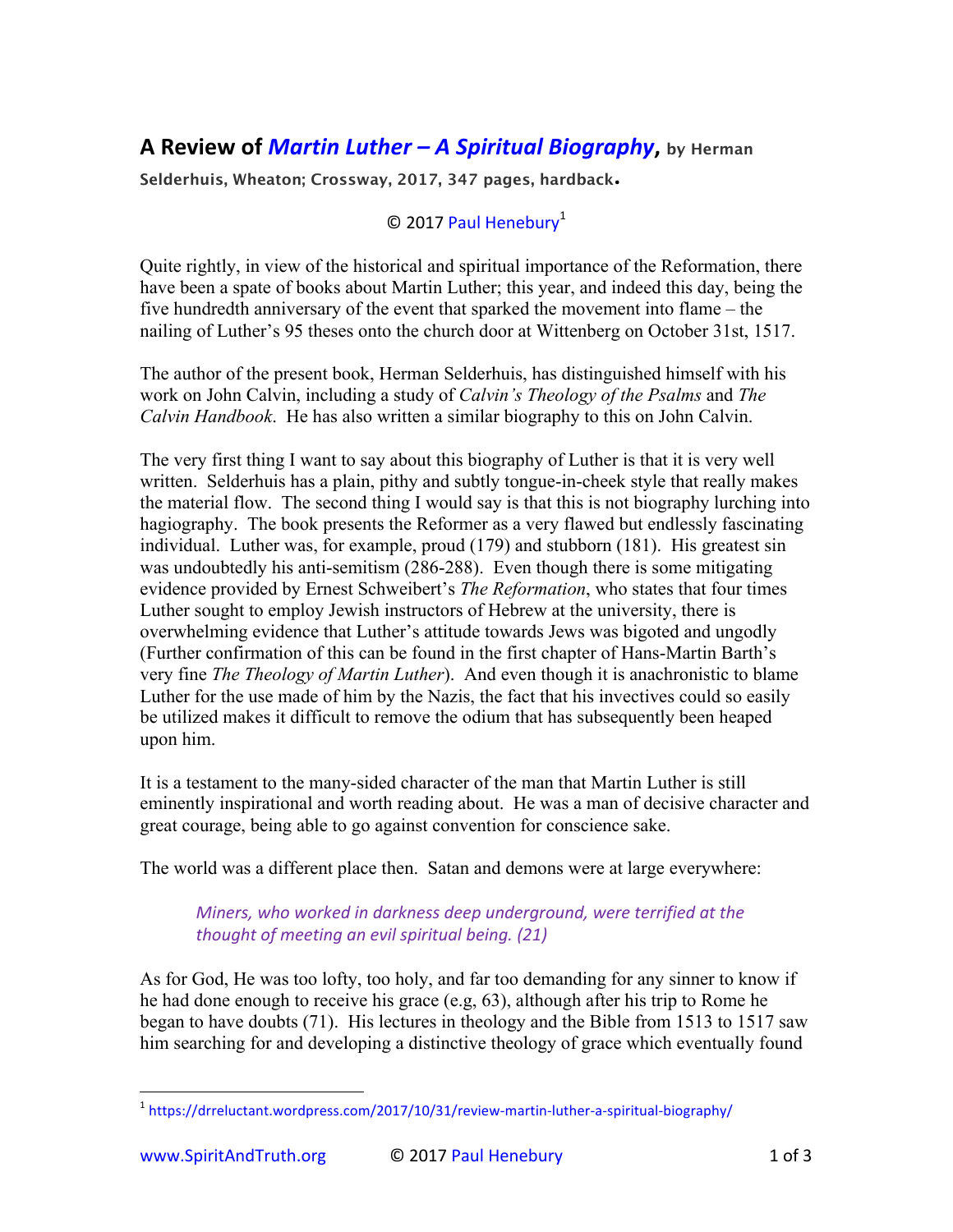its center in God's offer of righteousness in Christ (89, 108). The whole thing is so well summarized at the start of chapter 6 that I quote it below.

A society that was based on the conviction that people have to restore their relationship with God changed radically when a new foundational *conviction emerged: that God in Christ accomplished everything. God's justice* was no longer the threat that drove someone to pursue a morally *upright lifestyle, but rather, it was a gift that motivated people to gratitude. This theology, this new relationship between God and people, removed the logical basis of the mass, pilgrimages, veneration of relics, celibacy, monastic life, purgatory, preoccupation with the salvation of the* dead, and the all-encompassing and supreme position of the *church. Luther's theology brought something totally different from what* previous attempts at reformation had sought. The fact that God provided righteousness instead of requesting it made it necessary to reconsider the *church, preaching, lifestyle, marriage, education, politics, heaven and hell, death, and the Devil. (135-136).*

This really was a sea change in European culture. The knock-on effects are still being felt in our day.

Along the way Selderhuis dispenses with a few of the myths surrounding Luther's oath to St. Anne in a thunderstorm (43-44), that Luther was the first to translate the Bible into German, and even the fact that Luther himself almost certainly did not nail the 95 Theses to Wittenberg Church door. The Theses were nailed to the door, but it would have been a student who would have been entrusted to put them there (100). Whatever romantic notions have to disappear before these details, the main facts are unaltered.

The author is an expert in the Reformation and he moves with ease from one personality or to another and one stage of Luther's career to another. He provides his information in such a winning way that I have to agree with Michael Haykin's assessment on the flyleaf: "This is how biography should be written."

Crossway Publishers (who provided me with this copy) are to congratulated for producing such a readable Life of Martin Luther.